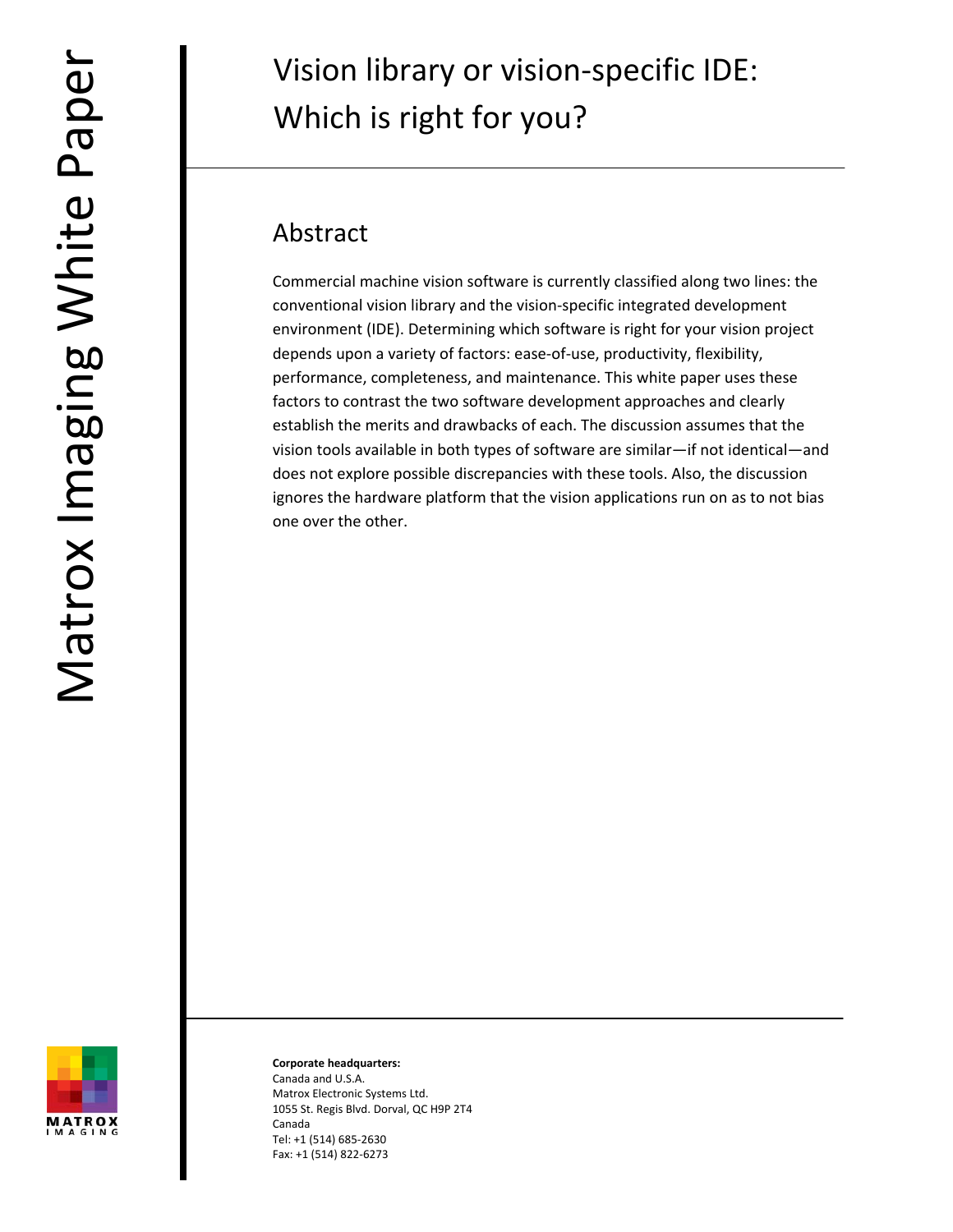#### **Abstract**

Commercial machine vision software is currently classified along two lines: the conventional vision library and the vision‐specific integrated development environment (IDE). Determining which software is right for your vision project depends upon a variety of factors: ease‐of‐use, productivity, flexibility, performance, completeness, and maintenance. This white paper uses these factors to contrast the two software development approaches and clearly establish the merits and drawbacks of each. The discussion assumes that the vision tools available in both types of software are similar—if not identical—and does not explore possible discrepancies with these tools. Also, the discussion ignores the hardware platform that the vision applications run on as to not bias one over the other.

#### **Ease‐of‐use**

Developing an application using a vision library requires that you have knowledge of—some will even argue have expert knowledge of—and experience working with a traditional programming language like C/C++, C# or Visual Basic. It is also important for you to be very familiar with the associated development tools: code editor, compiler, linker and debugger. As many in the field would attest, however, acquiring and maintaining these skill sets can be elusive and costly. In contrast, working with a vision‐specific IDE, requires a rudimentary knowledge of programming principles: flow control, variables and conditional/logical expressions. The required minimum skill set makes the vision‐specific IDE accessible to a much broader technical audience.



Figure 1 – Developing an application using a vision library by writing traditional program code (left). Creating an application **using a vision‐specific IDE by connecting and configuring operation blocks (right).** 



Vision library or vision‐specific IDE: Which is right for you?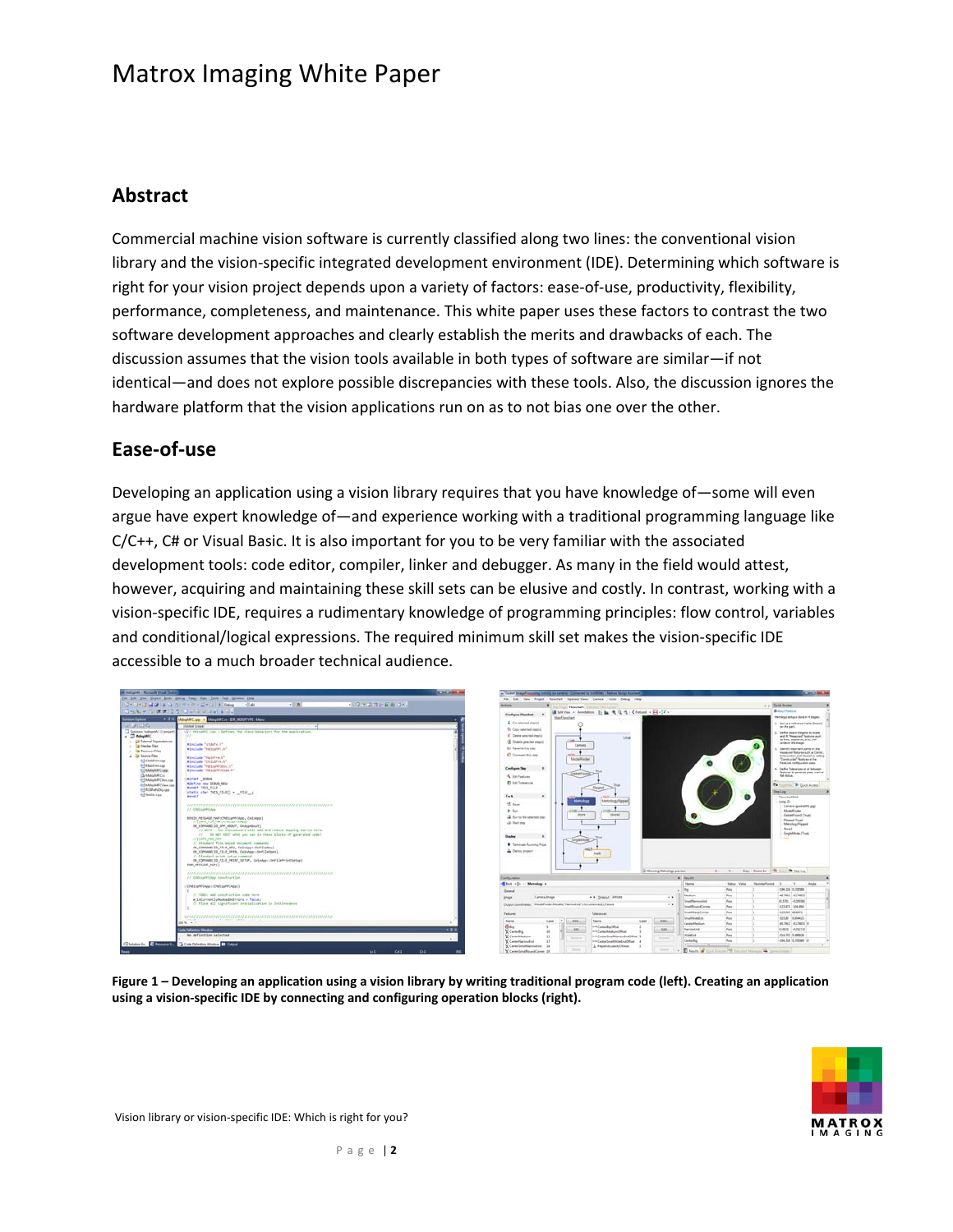#### **Productivity**

How quickly you become productive working with a vision library is highly dependent upon your knowledge of traditional programming and experience, as well as the quality and intuitiveness of the vision library's application programming interface (API) and its documentation. Making proper use of a vision library requires careful study of the supplied programming examples and documentation. And it is extremely beneficial for you to take advantage of the various training options offered by the software vendor before starting application development. You must also invest the time needed to properly design the initial application program architecture as this is essential for its effective reuse in subsequent projects. Working with a vision library generally results in an overall development time measured in weeks or months.

A vision‐specific IDE is, unlike a vision library, designed to quickly tie together and configure the handful of operations needed for a typical vision application: get the next image, locate (an) object(s) or (a) feature(s) of interest, analyze/measure/read/decode, make a pass/fail decision, and communicate results. The simplicity of this approach makes starting a new project—even from scratch straightforward. The automation of usual application requisites (i.e., fixing an analysis region based on result of a location operation) simplifies and thus accelerates project development. And, the modification of the application at a deployment site is less burdensome because of the all‐inclusive nature of the software development environment. Working with a vision-specific IDE requires, on average, a development time frame measured in days or weeks.

#### **Flexibility**

A vision library provides you with the utmost flexibility to handle applications that require considerable and complex decision making, substantial use of custom vision or other algorithms (e.g., math and machine learning) alongside the ready‐made vision tools, and the need to consolidate and work on multiple views from multiple cameras. To reiterate, as discussed in the previous section, a vision‐specific IDE is best suited to applications that respect the intended usage model. Deviating from the intended usage model can be awkward and messy. Furthermore, the addition of custom vision or other routines basically requires traditional programming.

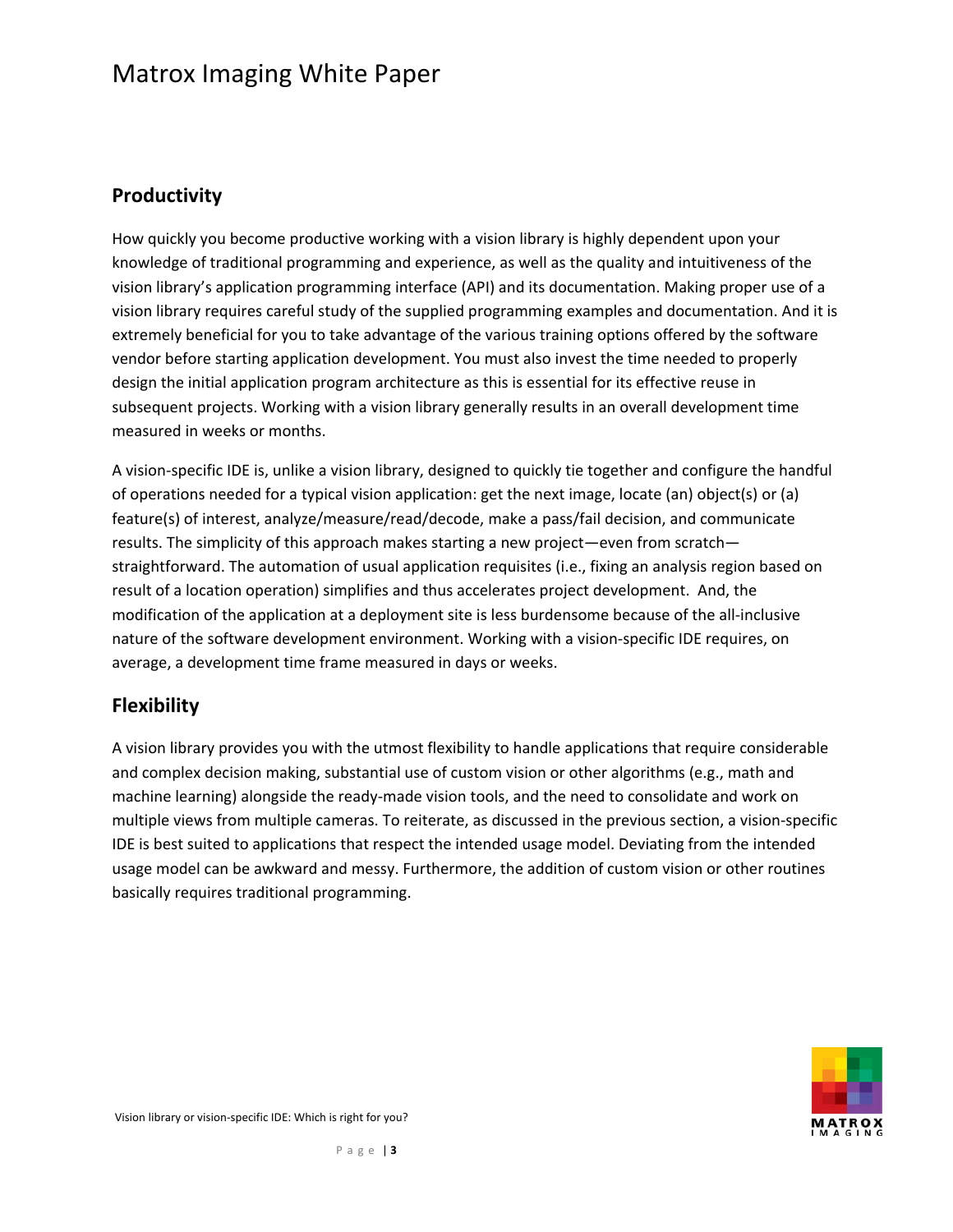#### **Performance**

A vision library invariably offers the best performance because it operates at a level closest to the hardware. In fact, a vision-specific IDE itself makes use of a vision library of some form or another. Working with a library also provides more opportunities for performance tuning, including manual task parallelization and offloading, and permits the most effective use of memory and the reuse of computing resources. A vision‐specific IDE has an inherent performance overhead but the magnitude of this depends upon the quality of the implementation. And, typically, memory usage is not the most optimal because of the IDE's need to maintain flexibility.

#### **Completeness**

When you decide to use a vision library, the implementation of other application functions (i.e., operator interface and communication with automation and enterprise equipment) requires additional programming that is either custom or based on third‐party libraries. With a vision‐specific IDE, the set‐ up of the usual ancillary functionality (i.e., operator interface and external communication) is a key characteristic of the IDE. However, advanced vision features are purposely hidden away or not exposed to ensure simplicity and thus ease‐of‐use.





Figure 2 - Creating an operator interface when using a vision library requires the use of separate tools and additional programming (left). A vision-specific IDE integrates the facility to create an operator interface starting from a ready-made **template.**